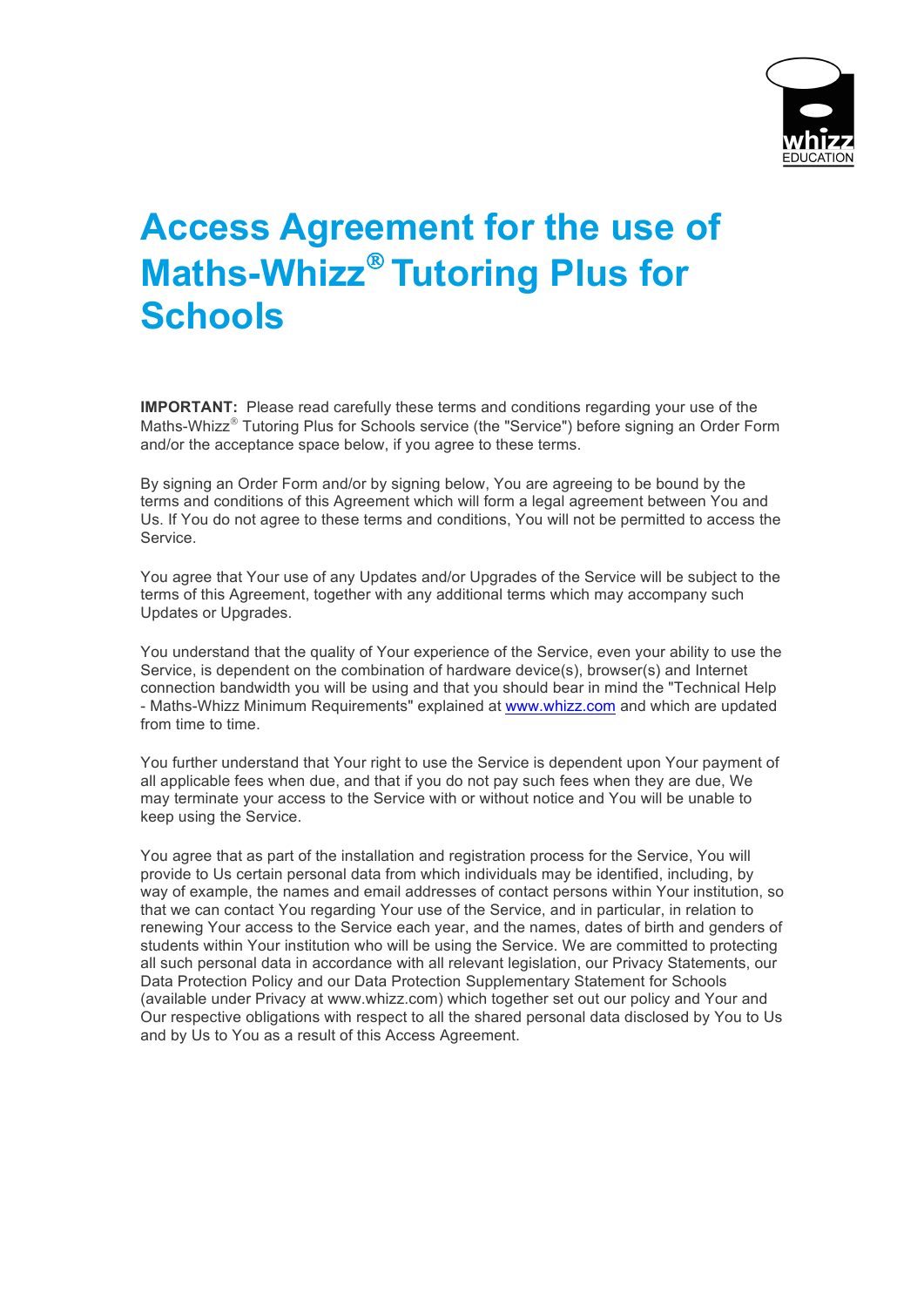

## **This Access Agreement (the "Agreement") for the use of Maths-Whizz**<sup>Ò</sup> **Tutoring Plus for Schools is between:-**

**Service Provider:** Whizz Education Limited of Macmillan House, Paddington Station, London W2 1FT, England ("Whizz Education®", "We" or "Us"): and

**Customer:** You, as the institution having purchased access to use Maths-Whizz® Tutoring Plus for Schools ("You").

You should note that 'You' means You as the single institution or entity (for example, a single school, college or other institution) which has purchased access to the Service, and does not include any affiliates or other entities or institutions which may be connected or affiliated to You. If these other entities or institutions wish to use Maths-Whizz® Tutoring Plus for Schools they must purchase their own access.

**Ownership Rights:** All rights, title and interest in and to the Service, all components thereof and material therein, any Updates and Upgrades thereof, and any and all copies of the same, are owned exclusively by Whizz Education<sup>®</sup> together with all intellectual property rights in all of the foregoing (including but not limited to copyright, trade marks, database rights, designs and design rights, patents, inventions, know-how, trade secrets, and all other similar rights arising under the laws of any jurisdiction, whether registered or unregistered and including any applications to register the same). Except as expressly provided by this Agreement, You do not have and are not granted any right, title or interest in or to the Service.

**Permitted Use and Restrictions:** Access to the Service is by a single user name and password for You and Your employees ("School User Details") and by individual user names and passwords for Your students and their parents/guardians ("Student User Details"). You can and You can permit Your employees and the maximum number (as set out in the invoice to You for the Service) of Your students or other persons working or studying within Your institution under Your authority, and their parents/guardians ("Permitted Users") to:

- 1. access, retrieve and display the Service and all material available through the Service on a network, server or on one or more personal computers under Your control within the premises of Your institution for internal use within Your institution;
- 2. access, retrieve and display the Service and all material available through the Service on their own single personal computer both inside and outside of your premises for use in connection with their school work only, and, in the case of parents/guardians, for progress review purposes;
- 3. print out individual screen extracts from the Service to be photocopied for classroom use only within Your institution for internal use by Permitted Users and for use outside of the classroom by Permitted Users for homework or preparation for such classroom work;
- 4. store such printable items in electronic form on disk or on a mobile device (but not on any server or other storage device connected to a network other than a network under Your control within the premises of Your institution).

The activities described in items 1 to 4 above are referred to in this Agreement as the "Permitted Activities".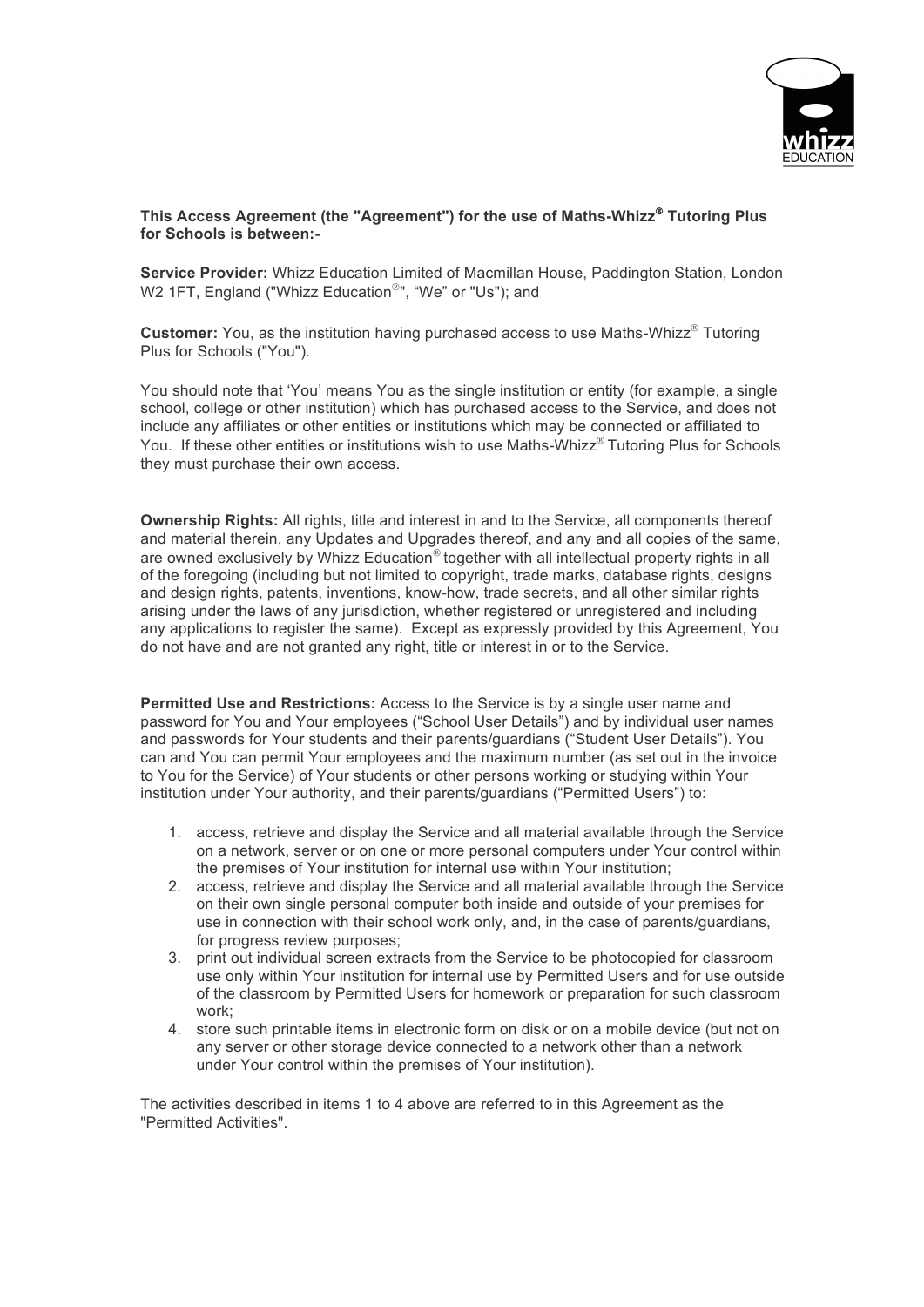

## **You cannot, and You will not allow Permitted Users to:**

- 1. copy the Service or any part thereof for any purposes not specified above in the Permitted Activities;
- 2. alter the Service, or in any way reverse engineer, disassemble, decompile or create a derivative product from the contents of the Service save to the extent permitted by applicable mandatory laws (such as, for example, national laws implementing EC Directive 91/250 on the Legal Protection of Computer Programs);
- 3. include the Service or any part of it in any other product or Service materials;
- 4. lease, rent, hire, lend, distribute or sell the Service or any part of it;
- 5. use the Service in any way not specified in the Permitted Activities set out above without the prior written permission of Whizz Education<sup>®</sup>;
- 6. remove or obscure any copyright, trade mark or other proprietary notice of Whizz Education $^{\circ}$  or its licensors from any portion of the Service or from any print outs made from the Service;
- 7. redistribute any of the Service (including by using it as part of any syndication, content aggregation, library, archive or similar service);
- 8. cache any part of the Service in a proxy server;
- 9. create a database in electronic or structured manual form by systematically and/or regularly downloading/printing and storing all or any of the Service;
- 10. deep link to, frame, spider, harvest or scrape the Service or otherwise access the Service for similar purposes;
- 11. use any machine, electronic, web based or similar device to read or extract the Service by automated or machine based means (as opposed to using your own eyes);
- 12. divulge School User Details to, and/or permit the use of School User Details by, persons who are not, or have ceased to be, Your employees; or
- 13. divulge individual Student User Details to any other persons except the particular Student's parents and/or guardians.

The activities described in items 1 to 13 above are referred to in this Agreement as the "Prohibited Activities".

You agree that You will draw the terms of this Agreement to the attention of all Permitted Users, that You will ensure that all such Permitted Users comply with these terms and that You will remain exclusively liable for any breaches of these terms by such Permitted Users. For the purposes of this Agreement, all acts and omissions of Permitted Users shall be deemed to be Your acts and omissions. If We reasonably believe that You and/or Your Permitted Users are, for example, misusing School or Student User Details, we reserve the right to terminate the Service – see Term and Termination below.

These terms apply to You and to all Permitted Users both irrespective of the delivery platform You and the Permitted User(s) use - e.g. desktop PC, laptop, mobile device, PDA or otherwise - and irrespective of how the Service is delivered to You and the Permitted User(s) - e.g. via web browser, WAP browser, email, SMS or otherwise. By accessing the Service and by facilitating access to the Service by your Permitted User(s) you are agreeing that these terms and conditions are binding on You and Your Permitted User(s).

**Provision of Service:** Provided that You have paid in full any sums owing to Whizz Education<sup>®</sup> or its resellers, distributors or agents in respect of the Service, and that You do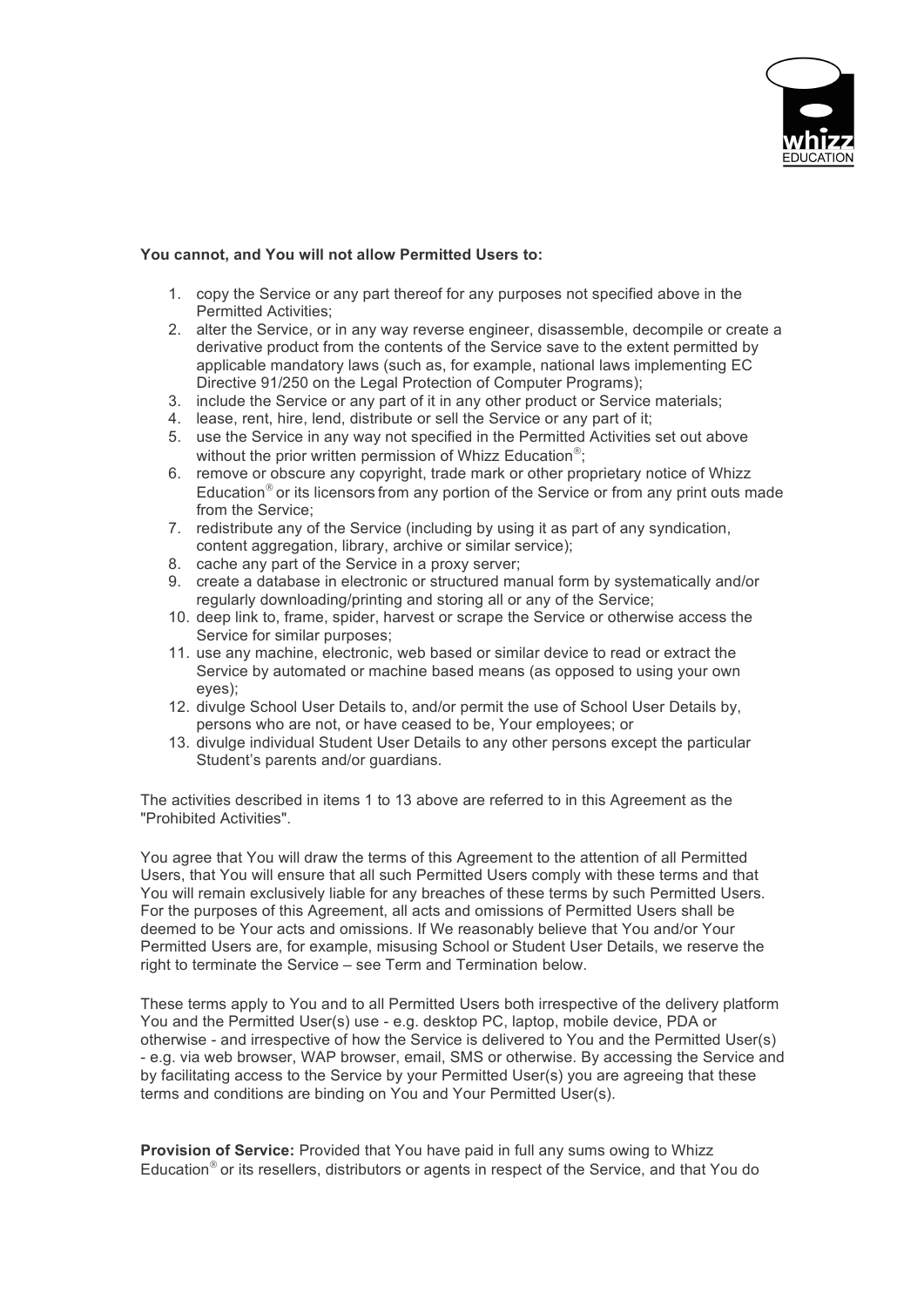

nothing which is forbidden as a "Prohibited Activity", Whizz Education<sup>®</sup> grants You permission to carry out the Permitted Activities in respect of the Service and any and all Updates and Upgrades thereof for the period recorded in the invoice to You for the Service or as otherwise agreed in writing by Whizz Education® (the "Term") . All rights not specifically granted under this Agreement are reserved by Whizz Education<sup>®</sup>.

**Updates and Upgrades:** The terms and conditions of this Agreement apply to the Service and to any and all Updates and Upgrades provided from time to time by Whizz Education<sup>®</sup>. When an Update or an Upgrade is incorporated in the Service, it will be deemed to form part of the Service for the purposes of this Agreement, and You must comply with all the terms and conditions of this Agreement in relation to all Updates and Upgrades which we may provide. "Updates" means any bug-fixes, workarounds or minor corrections, enhancements or modifications to the Service made available by Whizz Education<sup>®</sup> at its absolute discretion from time to time to You under the terms of this Agreement. "Upgrades" means releases of the Service containing additional content, features and curriculum changes, which may include related additional functionality, made available by Whizz Education<sup>®</sup> at its absolute discretion from time to time to You under the terms of this Agreement. Provided that the essence of the Service as an online mathematics tutoring service is maintained, Whizz Education may change, alter or withdraw any part of the Service at any time (with or without notice to You). Whizz Education may at any time release products and services similar to the Service, but, for example, incorporating additional functionality, content and features. Nothing in this Agreement grants to You or entitles You to any rights in relation to such similar products and services. If You are interested in purchasing any such similar products and services, You should contact Whizz Education or its resellers, distributors or agents for further information.

**Term and Termination:** This Agreement shall commence on the Start Date in the invoice to You for the Service and shall continue for the Term as described above in the paragraph headed "Provision of Service".

You may terminate this Agreement before the end of the Term by giving us notice in writing at any time. However, if you have committed to a Term of more than one year, the right to terminate does not arise until you have paid all fees due in respect of the additional years to which You have committed. Unless We are in breach of Our obligations to You, You will not be entitled to any refund of the fees paid by You.

At the end of the Term, this Agreement will automatically terminate and Your access to the Service and that of all Your Permitted Users will be automatically disabled unless You have agreed to extend your Agreement for a new period and have paid the applicable renewal fees by that date. If You and Your Permitted Users do not continue to do only what You and they are allowed to do as a Permitted Activity under this Agreement or if You and Your Permitted Users do anything which You and they are not allowed to do which is forbidden as a Prohibited Activity, You will be in breach of the Agreement. If You are in breach of this Agreement this Agreement will terminate automatically and Whizz Education<sup>®</sup> shall have the right to disable Your access to the Service and to take action to recover from You any damages suffered by Whizz Education<sup>®</sup> as a result of Your breach.

We also reserve the right to terminate this Agreement at any time and for any reason on giving notice to You. If we terminate your access to the Service pursuant to the immediately preceding sentence, we will refund a proportion of the fee relating to the remainder of the Term for which You have paid (if any).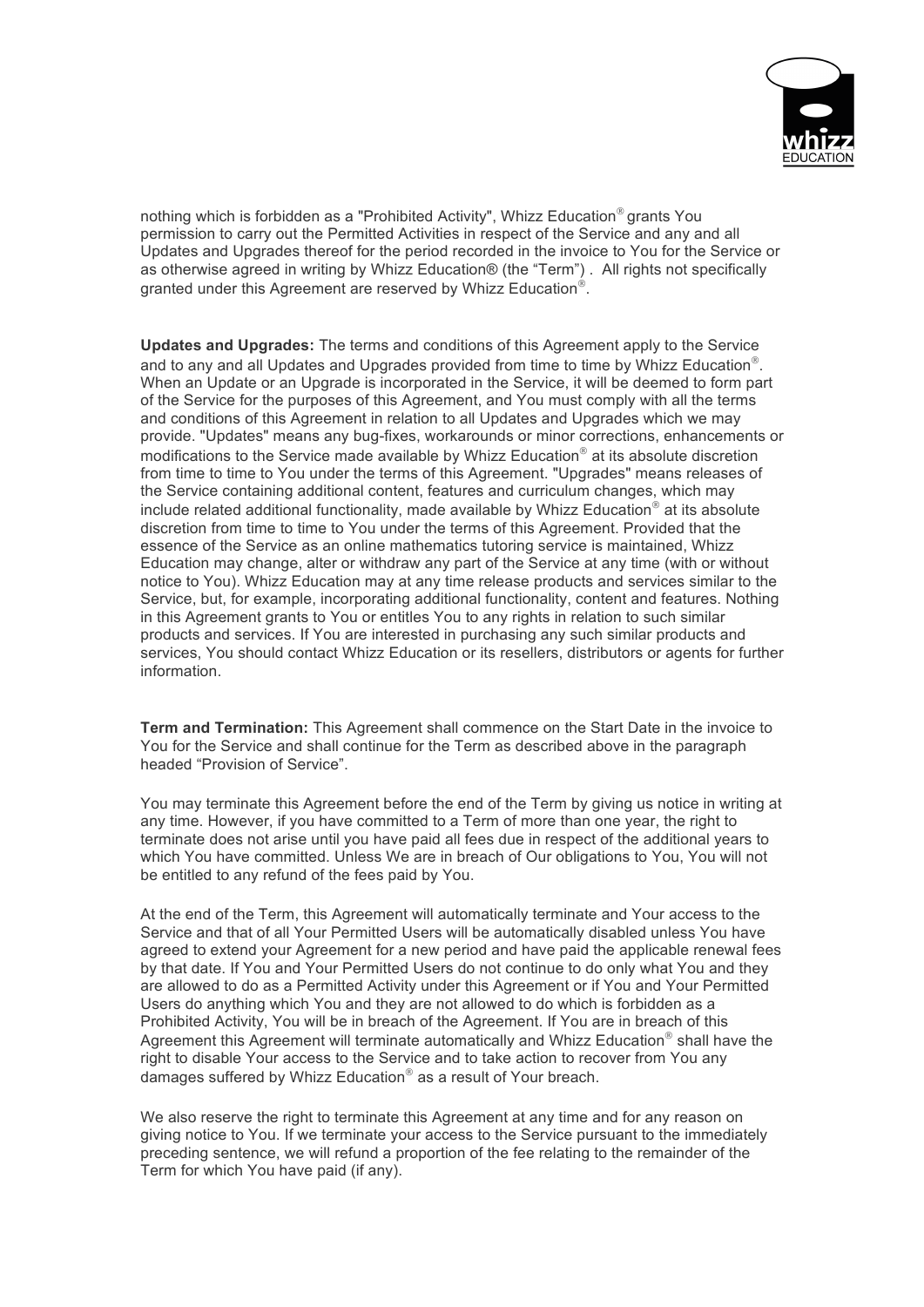

**Limited Warranty:** The Service primarily consists of mathematics lessons and exercises covering the U.K. National Numeracy Strategy which use animation and other help features to demonstrate mathematical concepts and techniques. Following an initial assessment of an individual student's capabilities, the Service's Virtual Tutor creates a sequencing of lessons and exercises aimed at taking the student to a higher level of achievement in mathematics provided that the student commits sufficient time to absorbing the lessons and undertaking the exercises. The student's progress is continuously assessed with the sequencing of lessons and exercises being dynamically updated as required. Whizz Education makes no representation concerning the suitability of the Service for students following a specialised curriculum nor for its use other than as a supplementary teaching tool. Whizz Education is not responsible for any use of the Service by You and/or Your Permitted Users outside its scope as stated in these terms and conditions.

The Service records data concerning each student's usage of the Service and the performance of each student in every exercise completed. This data is collated into reports concerning each student, the class to which they belong, and on a school-wide basis, and draws conclusions as to the ability in mathematics and improvement in such ability achieved by each student, class and school-wide. Whizz Education makes no representation concerning the suitability of the Service in its reporting mode, and cautions You and Your Permitted Users to recognize the necessary limitations of the data in the reports.

**What we can guarantee:** WHIZZ EDUCATION SHALL DEVELOP AND OPERATE THE SERVICE WITH REASONABLE SKILL AND CARE, SEEKING TO ENSURE THAT IT IS SUITABLE FOR TEACHERS, CHILDREN AND THEIR PARENTS/GUARDIANS AND THAT WHIZZ EDUCATION'S WEBSITE HAS REASONABLE SECURITY PROCEDURES IN PLACE AT ALL TIMES. WHIZZ EDUCATION SHALL USE REASONABLE ENDEAVOURS TO MAKE THE SERVICE AVAILABLE TO YOU AND TO YOUR PERMITTED USERS 24 HOURS A DAY 7 DAYS A WEEK, SUBJECT TO ROUTINE MAINTENANCE AND SITE UPDATES AND TO THE SECTION ENTITLED "FORCE MAJEURE" BELOW.

**What we cannot guarantee:** EXCEPT AS SET OUT IN THE PARAGRAPH ABOVE, WHIZZ EDUCATION DOES NOT GIVE ANY WARRANTIES IN RESPECT OF THE SERVICE. AS WITH ANY EDUCATIONAL PROGRAMME, THE BENEFIT DERIVED FROM THE USE OF THE SERVICE DEPENDS ON THE DILIGENCE OF THE STUDENT.

WHILST THE SERVICE HAS BEEN DESIGNED TO GENERATE INDIVIDUAL LEARNING PROGRAMMES TAILORED TO THE INDIVIDUAL NEEDS OF EACH STUDENT, A LIMITATION OF ANY INTERNET-BASED LEARNING SYSTEM IS THE FACT THAT IT DEPENDS ON THE ANSWERS SUBMITTED BY THE STUDENT AS THE MAIN FORM OF ASSESSMENT AND CANNOT TAKE INTO ACCOUNT THE FULL RANGE AND COMBINATION OF FACTORS WHICH COULD BE IMPORTANT IN THE CASE OF ANY PARTICULAR STUDENT'S DEVELOPMENT. NOR, IMPORTANTLY, CAN ANY INTERNET-BASED LEARNING SYSTEM ADDRESS THE SITUATION WHERE A STUDENT HAS HAD ASSISTANCE IN COMPLETING THE QUESTIONS WITHOUT ACTUALLY UNDERSTANDING THE PRINCIPLES INVOLVED.

HAVING REGARD TO THESE CONSIDERATIONS, WHIZZ EDUCATION CANNOT GIVE ANY WARRANTIES THAT EVERY STUDENT'S PERFORMANCE WILL IMPROVE THROUGH THE USE OF THE SERVICE NOR DOES WHIZZ EDUCATION WARRANT THAT THE USE OF THE SERVICE WILL REMEDY ANY SPECIAL LEARNING PROBLEMS NOR THAT THE REPORTS WILL ACCURATELY REFLECT THE ABLITY LEVELS OF ANY OR ALL STUDENTS USING THE SERVICE.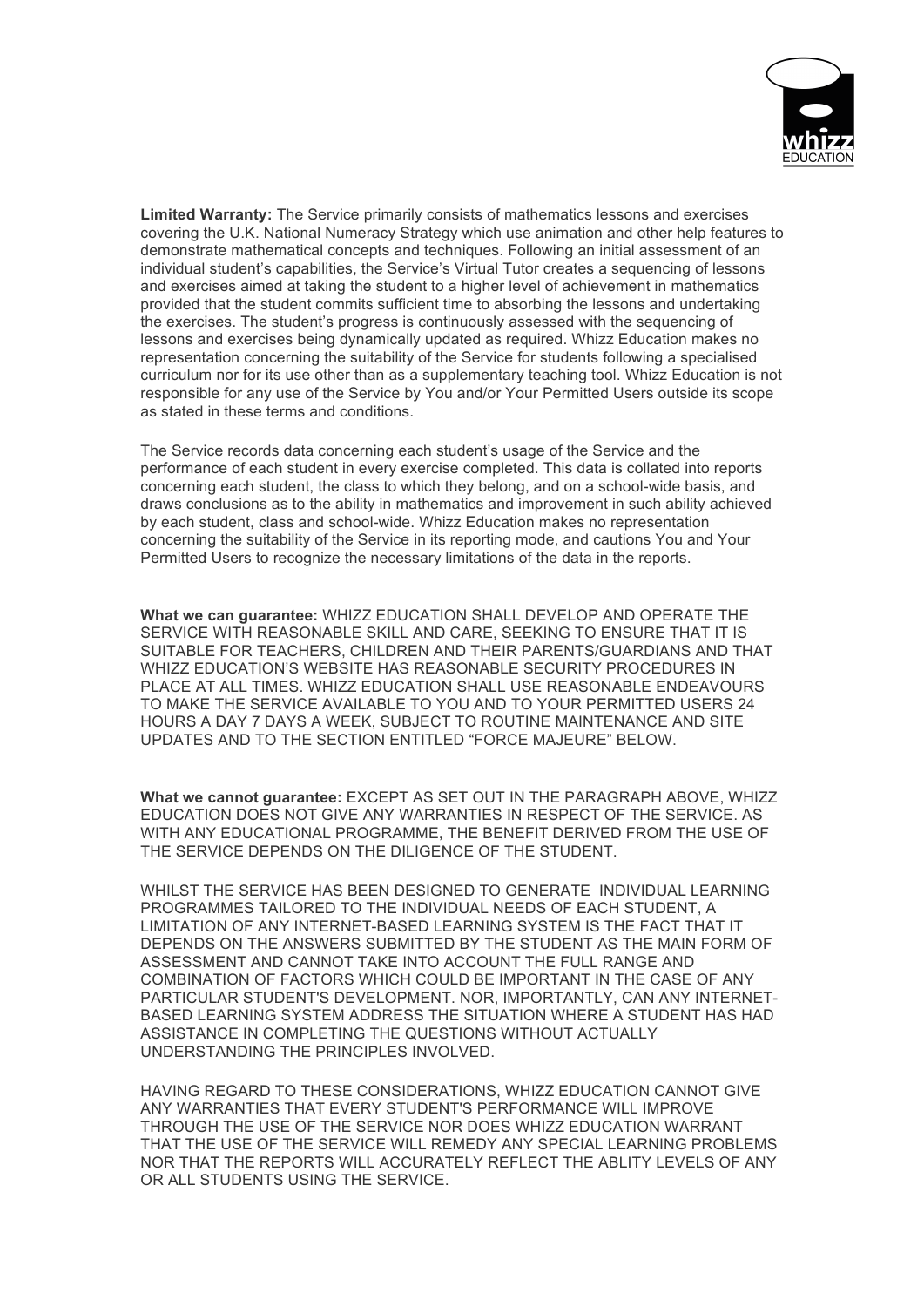

## WHIZZ EDUCATION CANNOT BE RESPONSIBLE IF SOME STUDENTS FIND OFFENCE IN SOME OF THE SERVICE WHETHER FOR RELIGIOUS, ETHNIC OR OTHER REASONS. IF ANY OFFENCE IS CAUSED, IT WILL BE COMPLETELY UNINTENDED.

This warranty is limited to You and is not transferable.

This limited warranty is void if any failure of the Service to comply with the warranty has resulted from accident, abuse, misapplication, neglect, use of the Service other than in accordance with the FAQs, service or modification by someone other than Whizz Education<sup>®</sup>. In no event shall Whizz Education<sup>®</sup> be liable for any damages whatsoever arising out of You accessing the Service other than in accordance with the FAQs, even if advised of the possibility of such damages. Whizz Education<sup>®</sup> will not be liable for any loss or damage of any kind suffered by any party as a result of reliance upon or reproduction of any errors in the content of the Service.

Whizz Education<sup>®</sup> does not warrant that the functions of the Service meet Your requirements or that the media is compatible with any computer system or network on which it is used or that the operation of the Service will be unlimited or error free. You assume responsibility for selecting the Service to achieve Your intended results and for the installation of, the use of and the results obtained from the Service.

To the maximum extent permitted by applicable law, the entire liability of Whizz Education<sup>®</sup> and Your only remedy in connection with this Agreement and the Service shall be refund of the fee paid by You for the Service which failed to meet the warranty.

No information or advice (oral, written or otherwise) given by Whizz Education<sup>®</sup> or Whizz Education $\mathbb{S}^8$ 's agents or distributors shall create a warranty or in any way increase the scope of this warranty.

TO THE FULLEST EXTENT ALLOWED BY APPLICABLE LAW, WHIZZ EDUCATION HEREBY DISCLAIMS ALL OTHER WARRANTIES, CONDITIONS OR DUTIES OF EVERY NATURE WHATSOEVER (EXCEPT ANY DUTIES OF GOOD FAITH), INCLUDING WITHOUT LIMITATION, ANY IMPLIED WARRANTIES OF SATISFACTORY QUALITY, MERCHANTABILITY OR OF FITNESS FOR A PARTICULAR PURPOSE, ANY EXPRESS OR STATUTORY WARRANTIES, AND ANY WARRANTIES OR DUTIES REGARDING ACCURACY, TIMELINESS, COMPLETENESS, PERFORMANCE, AVAILABILITY, LACK OF NEGLIGENCE OR OF WORKMANLIKE EFFORT. WHIZZ EDUCATION OFFERS NO ASSURANCE OF UNINTERRUPTED OR ERROR-FREE SERVICE NOR THAT THE SPEED OF THE SERVICE WILL NOT BE ADVERSELY AFFECTED BY FACTORS AFFECTING THE INTERNET GENERALLY. NEITHER DOES WHIZZ EDUCATION PROVIDE ANY WARRANTY THAT THE SERVICE IS FREE FROM INFECTION BY VIRUSES OR ANYTHING ELSE THAT HAS CONTAMINATING OR DESTRUCTIVE PROPERTIES.

**Limitation of Liability:** TO THE FULLEST EXTENT ALLOWED BY APPLICABLE LAW, YOU AGREE THAT WHIZZ EDUCATION WILL NOT BE LIABLE TO YOU FOR ANY FAILURE BY YOUR PERMITTED USERS TO IMPROVE IN MATHEMATICS, TO PASS ANY TESTS OR EXAMS, AT SCHOOL OR EXTERNAL, NOR FOR ANY LOSSES OR DAMAGE WHICH ARE NOT A DIRECT CONSEQUENCE OF YOUR OR YOUR PERMITTED USER(S)' USE OF THE SERVICE (INCLUDING LOSS OF PRIVACY OR LOSS OF OR DAMAGE TO DATA) OR WHICH ARISE AS A RESULT OF YOU OR YOUR PERMITTED USER(S) USING THE SERVICE OUTSIDE THE SCOPE OF THESE TERMS AND **CONDITIONS**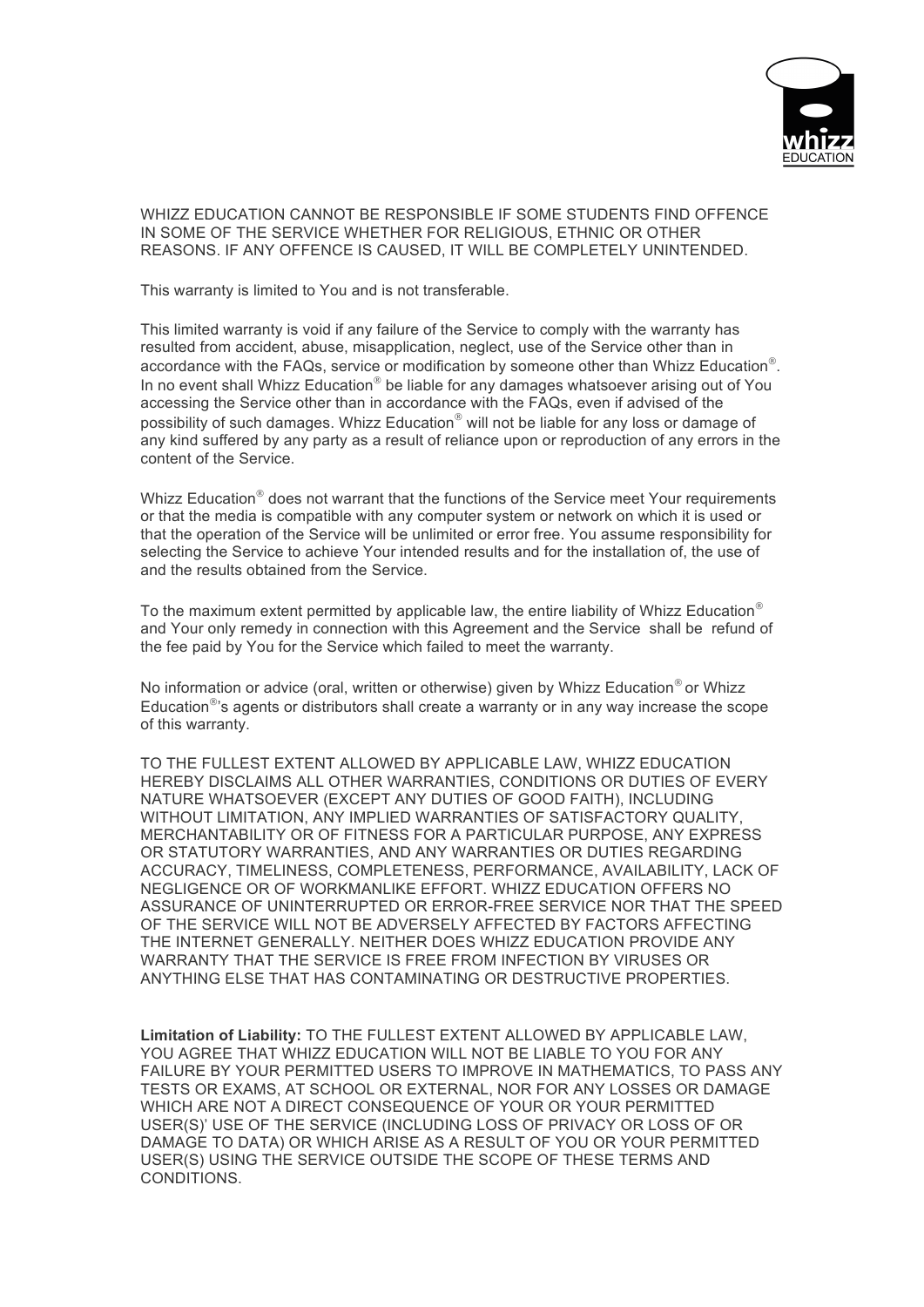

IN ADDITION TO BUT SEPARATE FROM THE ABOVE SPECIFIC EXCLUSION AND TO THE FULL EXTENT ALLOWED BY APPLICABLE LAW, YOU ALSO AGREE THAT WHIZZ EDUCATION WILL NOT BE LIABLE TO YOU FOR ANY OTHER INDIRECT, SPECIAL, CONSEQUENTIAL INCIDENTAL, PUNITIVE OR EXEMPLARY DAMAGES WHATSOEVER THAT ARISE OUT OF OR ARE RELATED TO YOUR OR YOUR PERMITTED USER(S)' USE OF OR INABILITY TO USE THE SERVICE.

TO THE MAXIMUM EXTENT PERMITTED BY APPLICABLE LAW, WHIZZ EDUCATION<sup>®</sup> SHALL NOT BE LIABLE FOR ANY LOSS OR DAMAGE OF ANY KIND (EXCEPT FOR PERSONAL INJURY OR DEATH RESULTING FROM WHIZZ EDUCATION®'S NEGLIGENCE OR FOR LOSSES RESULTING FROM FRAUD, WHIZZ EDUCATION®'S LIABILITY FOR WHICH SHALL NOT BE LIMITED) ARISING FROM THE USE OF OR INABILITY TO USE THE SERVICE OR FROM ERRORS, DEFICIENCIES OR FAULTS THEREIN, WHETHER SUCH LOSS OR DAMAGE IS CAUSED BY NEGLIGENCE OR OTHERWISE.

WITHOUT LIMITING THE FOREGOING, Whizz Education® AND ITS LICENSORS SHALL NOT BE LIABLE FOR SPECIAL, INCIDENTAL, CONSEQUENTIAL, EXEMPLARY OR OTHER INDIRECT DAMAGES, EVEN IF Whizz Education® OR ITS LICENSORS ARE ADVISED OF OR AWARE OF THE POSSIBILITY OF SUCH DAMAGES.

IN NO EVENT SHALL Whizz Education®'S AND ITS LICENSORS' AGGREGATE LIABILITY EXCEED THE PURCHASE PRICE OF THE SERVICE FOR A ONE YEAR PERIOD.

**Force majeure:** Notwithstanding anything contained in this Agreement Whizz Education shall not be liable for failure or delay in performing any of our obligations because of any cause beyond Our reasonable control (including but not limited to (a) decision of any court or other judicial body of competent jurisdiction, (b) unavailability of equipment, power or other commodity, (c) failure or non-availability of Internet or telecommunications facilities, computer hardware or Service, (d) act of God, war, riot, terrorist attack, civil commotion, malicious damage, fires, flood or storm (e) strikes or other industrial disputes (whether involving Our workforce or that of any other party) or (f) acts of government or other prevailing authorities or default of suppliers, sub-contractors or other third parties).

**Governing Law:** This Agreement will be governed by and construed in accordance with the laws of England and Wales, and You agree to submit to the exclusive jurisdiction of the courts of England and Wales in relation to any matter arising hereunder. Notwithstanding the preceding sentence, Whizz Education $^{\circ}$  shall have the right to seek injunctive or similar relief in any court of competent jurisdiction anywhere in the world in order to protect its intellectual property rights or its rights in its confidential information.

**General:** This Agreement represents the entire agreement between You and Us as to the matters dealt with in it and shall prevail over any inconsistent terms or conditions referred to in any purchase order or other correspondence You may submit to Us or our resellers, distributors or agents (which terms shall not be binding on Us). We reserve the right to vary or amend these terms and conditions at any time. We will give you notice of any material variation. We may assign our rights and obligations under this Agreement, or may subcontract performance thereof to any third party. You may not assign, sub-contract, transfer or sub-license any of Your rights and obligations under this Agreement to any third party. If any